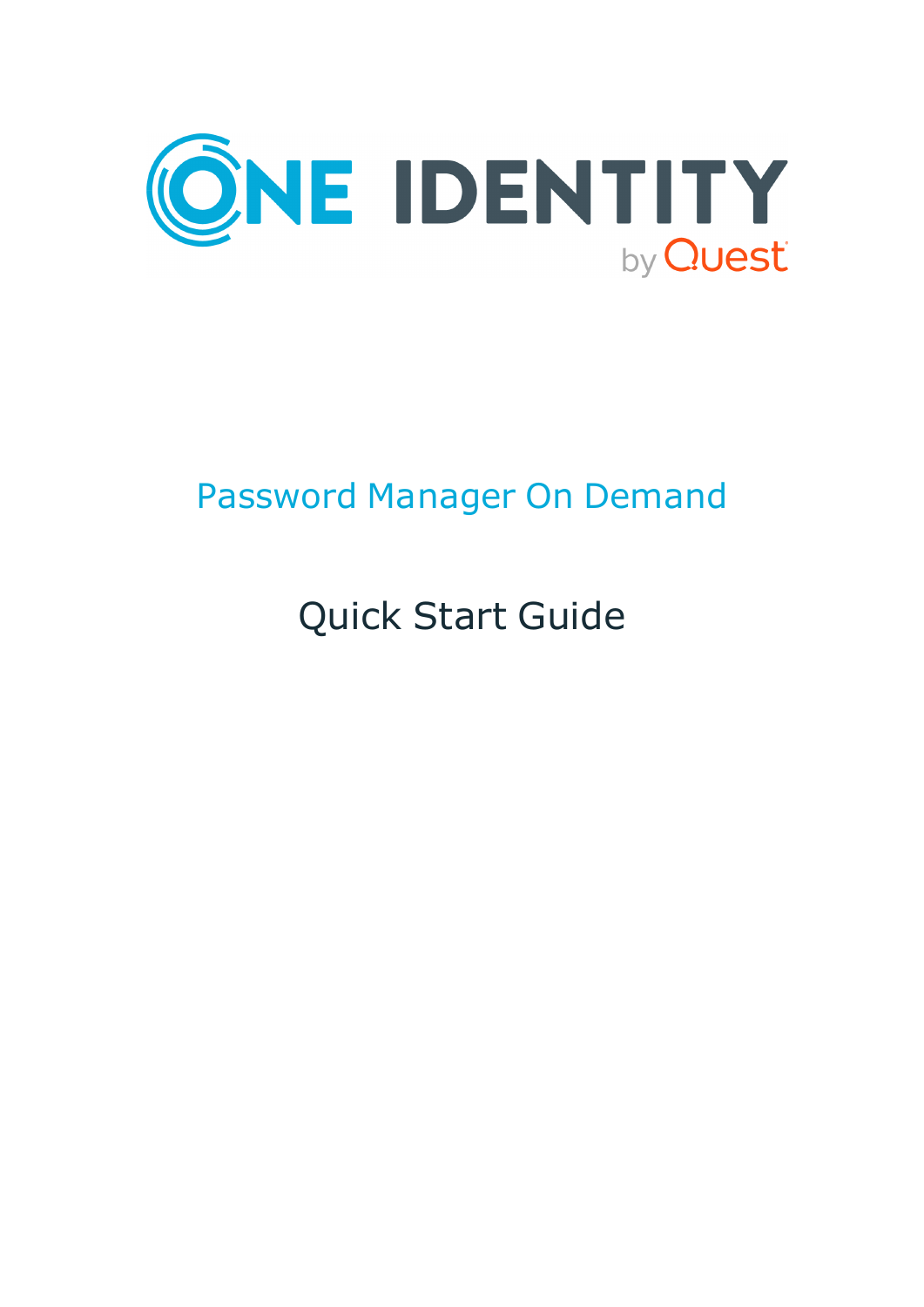#### **Copyright 2022 One Identity LLC.**

#### **ALL RIGHTS RESERVED.**

This guide contains proprietary information protected by copyright. The software described in this guide is furnished under a software license or nondisclosure agreement. This software may be used or copied only in accordance with the terms of the applicable agreement. No part of this guide may be reproduced or transmitted in any form or by any means, electronic or mechanical, including photocopying and recording for any purpose other than the purchaser's personal use without the written permission of One Identity LLC .

The information in this document is provided in connection with One Identity products. No license, express or implied, by estoppel or otherwise, to any intellectual property right is granted by this document or in connection with the sale of One Identity LLC products. EXCEPT AS SET FORTH IN THE TERMS AND CONDITIONS AS SPECIFIED IN THE LICENSE AGREEMENT FOR THIS PRODUCT, ONE IDENTITY ASSUMES NO LIABILITY WHATSOEVER AND DISCLAIMS ANY EXPRESS, IMPLIED OR STATUTORY WARRANTY RELATING TO ITS PRODUCTS INCLUDING, BUT NOT LIMITED TO, THE IMPLIED WARRANTY OF MERCHANTABILITY, FITNESS FOR A PARTICULAR PURPOSE, OR NON-INFRINGEMENT. IN NO EVENT SHALL ONE IDENTITY BE LIABLE FOR ANY DIRECT, INDIRECT, CONSEQUENTIAL, PUNITIVE, SPECIAL OR INCIDENTAL DAMAGES (INCLUDING, WITHOUT LIMITATION, DAMAGES FOR LOSS OF PROFITS, BUSINESS INTERRUPTION OR LOSS OF INFORMATION) ARISING OUT OF THE USE OR INABILITY TO USE THIS DOCUMENT, EVEN IF ONE IDENTITY HAS BEEN ADVISED OF THE POSSIBILITY OF SUCH DAMAGES. One Identity makes no representations or warranties with respect to the accuracy or completeness of the contents of this document and reserves the right to make changes to specifications and product descriptions at any time without notice. One Identity does not make any commitment to update the information contained in this document.

If you have any questions regarding your potential use of this material, contact:

One Identity LLC. Attn: LEGAL Dept 4 Polaris Way Aliso Viejo, CA 92656

Refer to our Web site ([http://www.OneIdentity.com](http://www.oneidentity.com/)) for regional and international office information.

#### **Patents**

One Identity is proud of our advanced technology. Patents and pending patents may apply to this product. For the most current information about applicable patents for this product, please visit our website at [http://www.OneIdentity.com/legal/patents.aspx](http://www.oneidentity.com/legal/patents.aspx).

#### **Trademarks**

One Identity and the One Identity logo are trademarks and registered trademarks of One Identity LLC. in the U.S.A. and other countries. For a complete list of One Identity trademarks, please visit our website at [www.OneIdentity.com/legal](http://www.oneidentity.com/legal). All other trademarks are the property of their respective owners.

#### **Legend**

**WARNING: A WARNING icon highlights a potential risk of bodily injury or property damage, for which industry-standard safety precautions are advised. This icon is often associated with electrical hazards related to hardware.**

**CAUTION: A CAUTION icon indicates potential damage to hardware or loss of data if** A **instructions are not followed.**

Password Manager On Demand Quick Start Guide Updated - 20 April 2022, 12:08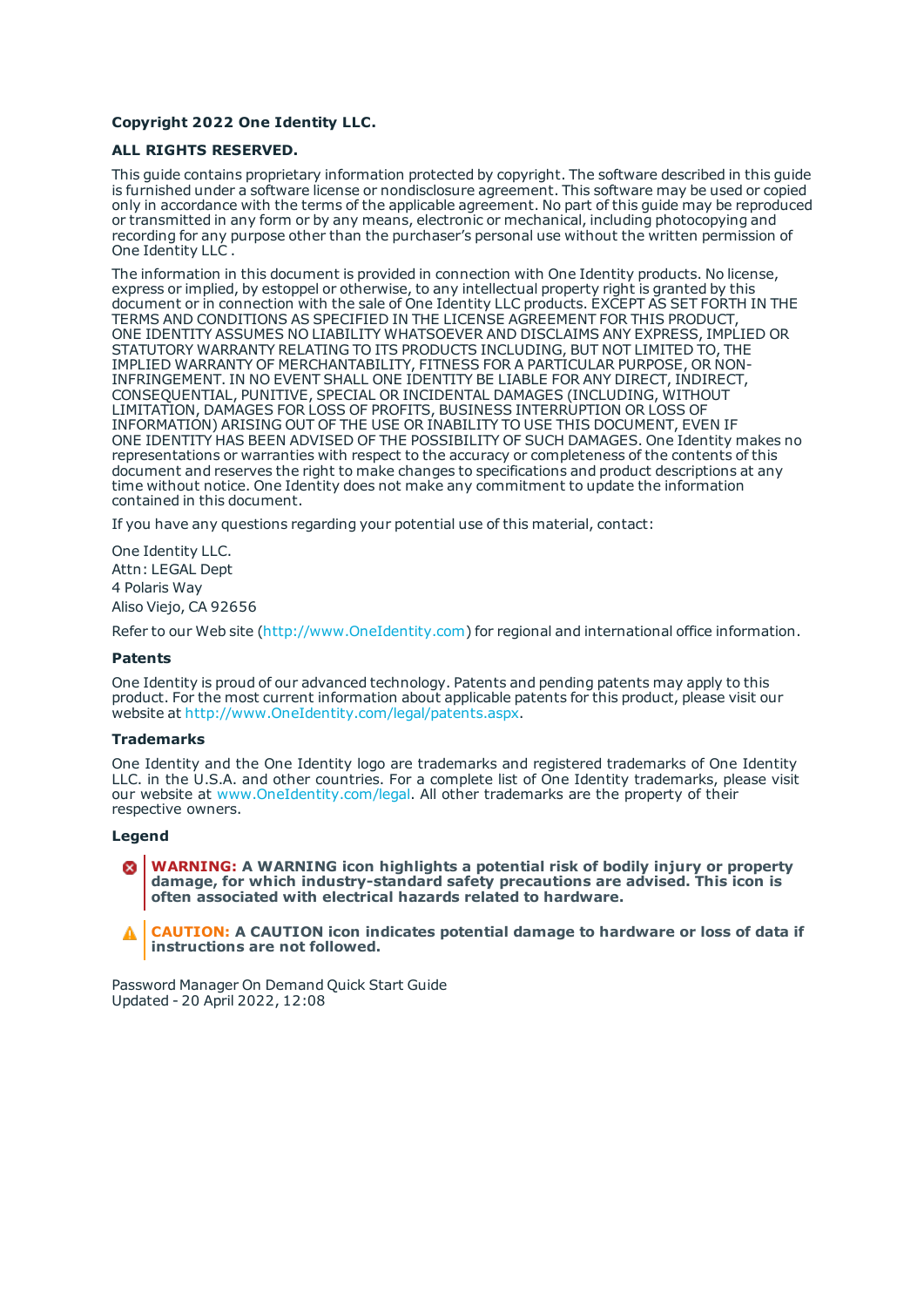### **Contents**

| Logging in to the Password Manager Administration Site 12 |  |
|-----------------------------------------------------------|--|
|                                                           |  |
|                                                           |  |
|                                                           |  |
|                                                           |  |
|                                                           |  |
|                                                           |  |

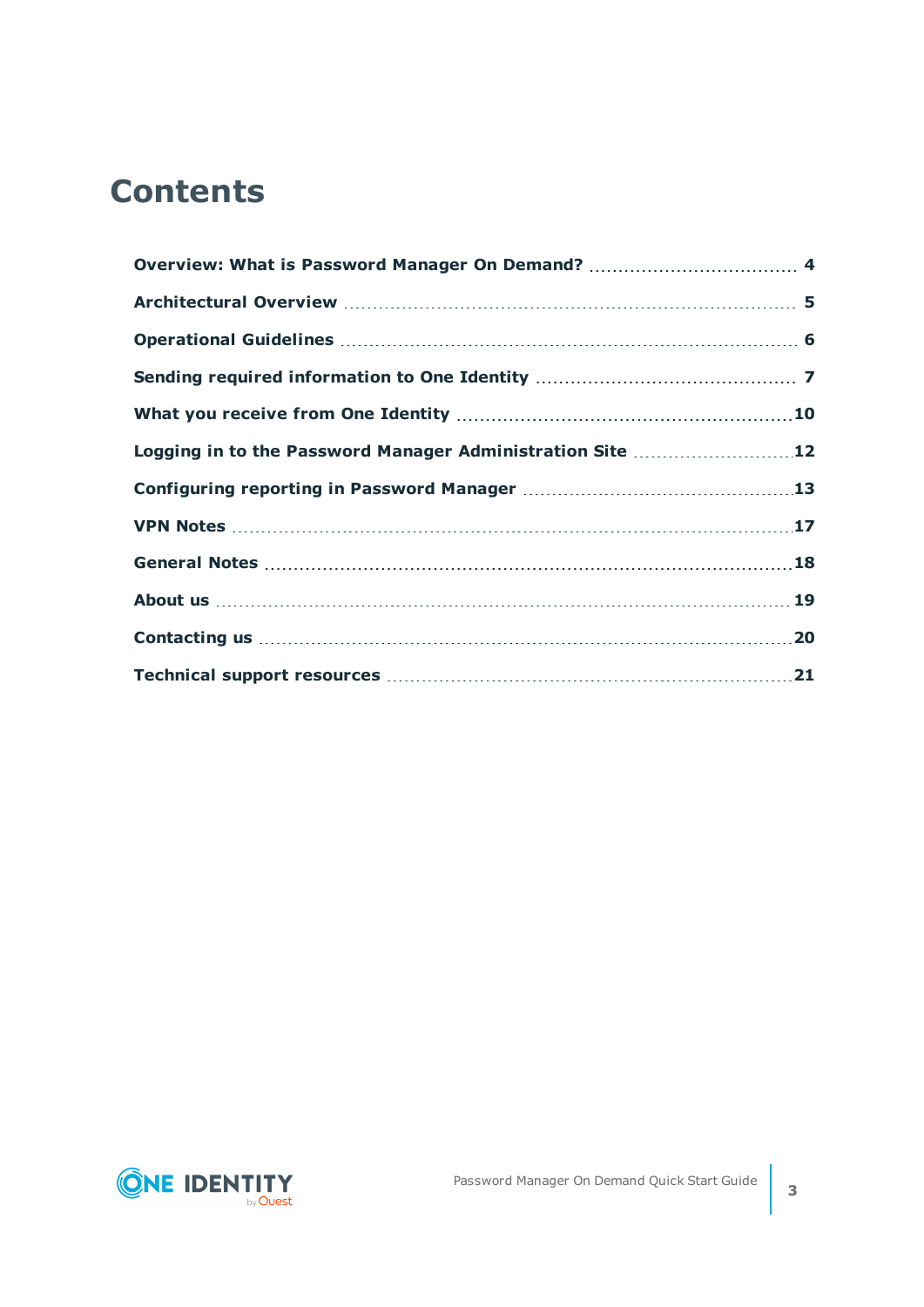### <span id="page-3-0"></span>**Overview: What is Password Manager On Demand?**

This product is a complete Password Manager installation, provisioned in the One Identity cloud and connected to your network through a virtual private network (VPN) to manage the passwords of your on-premises Active Directory user accounts. One Identity will operate and monitor the runtime environment for you.

Password Manager On Demand is available both in a limited-time trial mode and in a subscription-based licensing model. Once One Identity enables Password Manager On Demand for your organization, you must send a set of required configuration information to the One Identity Cloud Operations Team via the One [Identity](https://www.cloud.oneidentity.com/) Starling portal. For more information on providing the requested information, see Sending required [information](#page-6-0) to One [Identity.](#page-6-0)

One Identity will provision your environment after providing the requested information. This provisioning can take up to 24 hours to complete, and some additional VPN configuration may be required to adjust your VPN gateway device to connect to the VPN gateway hosted on your behalf.

Because One Identity is provisioning this deployment in an address that is private to your VPN, One Identity will provide the IP address for Password Manager On Demand, and the administrator account credentials.

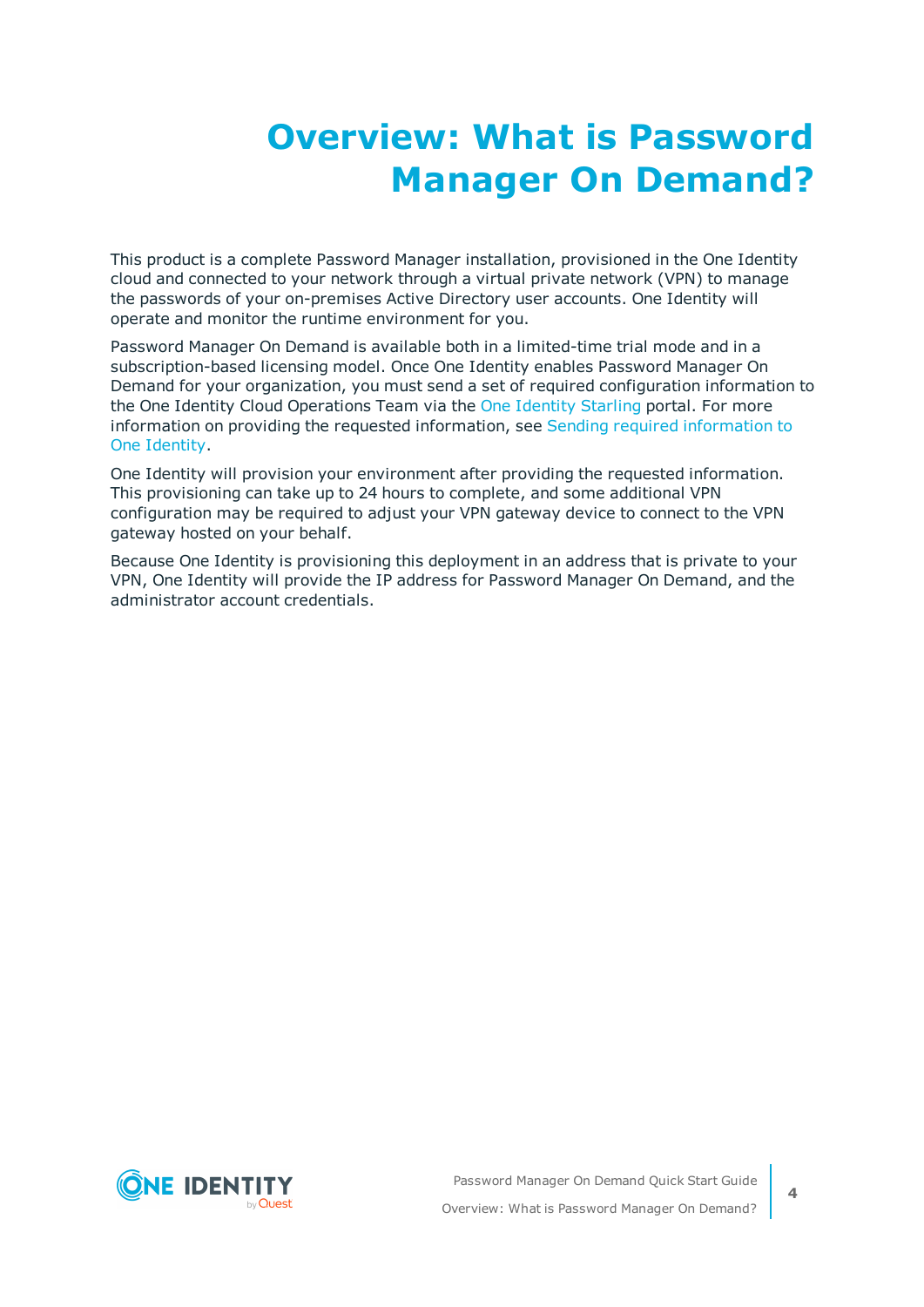## **Architectural Overview**

<span id="page-4-0"></span>The following describes the components and architectural overview of your deployment.



Password Manager is a web-based application that provides an easy-to-implement and use, yet highly secure password management solution. Users can connect to Password Manager by using their favorite browser and perform password self-management tasks, therefore eliminating the need for assistance from high-level administrators and reducing helpdesk workload.

The solution offers a powerful and flexible password policy control mechanism that allows Password Manager administrators to ensure that all passwords in the organization comply with the established policies.

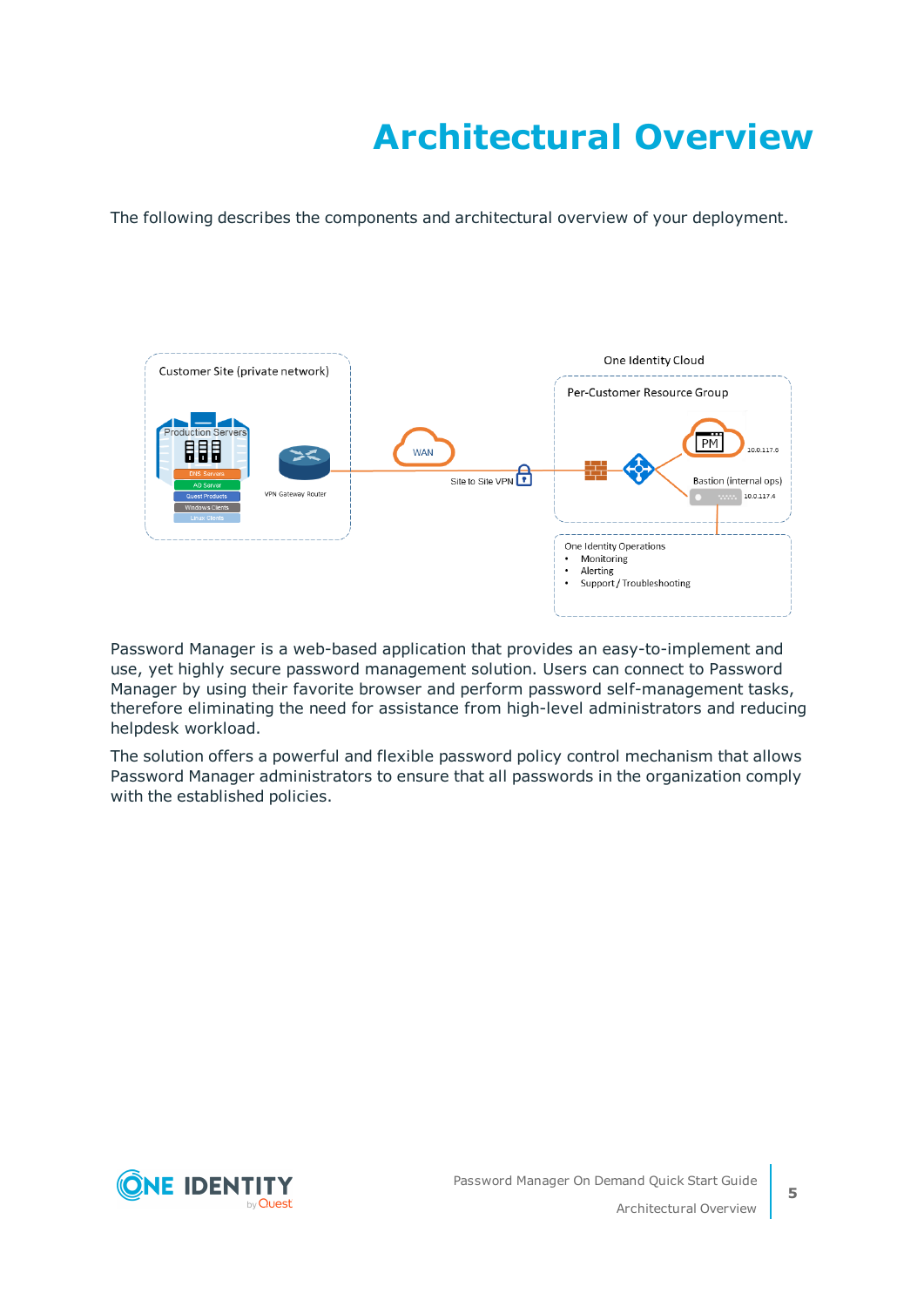## **Operational Guidelines**

<span id="page-5-0"></span>The following list describes the operational guidelines for your deployment.

- The One Identity Cloud Operations Team pre-configures the administrator password. Use the administrator account and password to configure Password Manager On Demand for your environment.
- The One Identity Cloud Operations Team will proactively monitor your installation.
- The One Identity Cloud Operations Team will back up the system periodically and retain the backup for a period of 7 days in case an emergency restoration is required. Contact One Identity Support if an explicit restore is required.

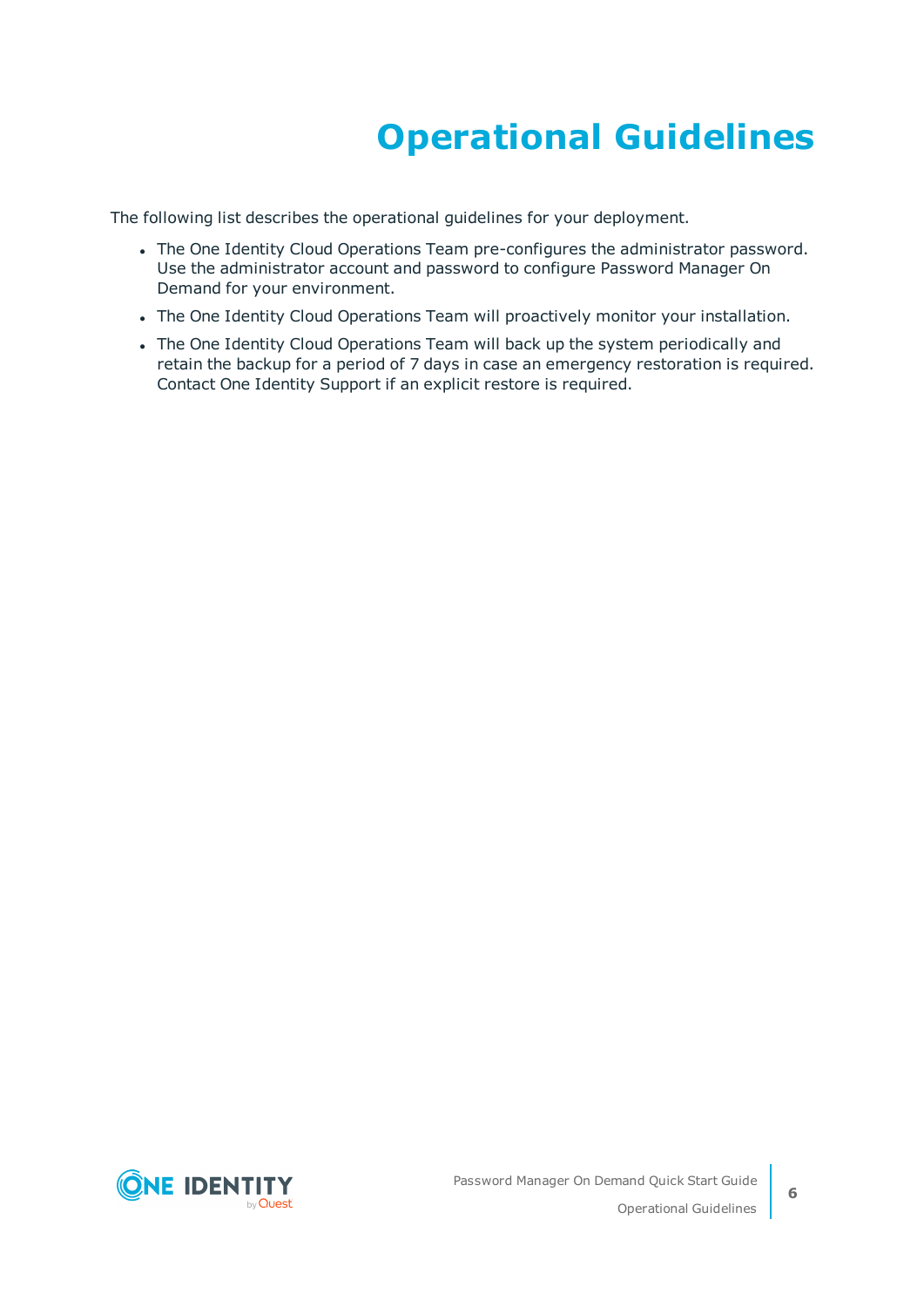## <span id="page-6-0"></span>**Sending required information to One Identity**

Before the One Identity Cloud Operations Team can configure and provision your Password Manager On Demand environment, you must send a set of configuration information via the One Identity Starling portal [\(https://www.cloud.oneidentity.com\)](https://www.cloud.oneidentity.com/).

#### **Prerequisites**

Before collecting and sending the required information, make sure that the following conditions are met:

- Your organization is already registered on the One [Identity](https://www.cloud.oneidentity.com/) Starling portal.
- If you configure a product trial, your One Identity representative notified your organization that the product trial has been added to your organization account.
- If you configure a subscribed product, your organization received a subscription confirmation email from One Identity.

#### *To send product configuration information to the One Identity Cloud Operations Team*

1. To open the list of product services available for your organization, in the [One](https://www.cloud.oneidentity.com/) [Identity](https://www.cloud.oneidentity.com/) Starling portal, click **Services**.



- 2. To start configuring the product, open the **Application** page of Password Manager On Demand.
	- <sup>l</sup> To configure a product trial, open the **View On Demand services** ribbon at the bottom of the page and click **Password Manager On Demand** > **Trial**. This will create the trial subscription for you. Continue configuring the trial

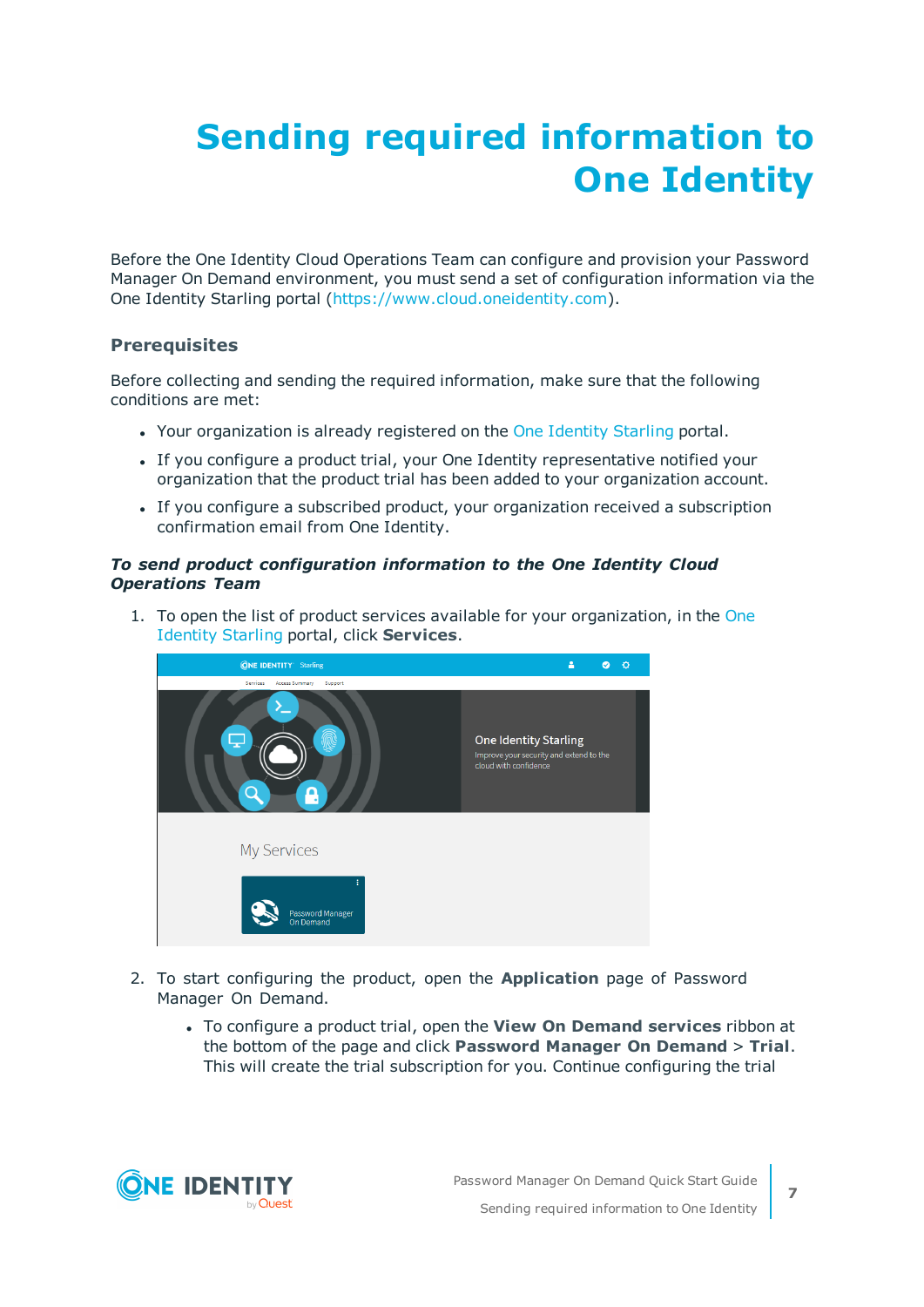subscription as described in the next bullet point.

- To configure a subscribed product (or an active product trial), click My **Services** > **Password Manager On Demand**.
- 3. In the **Contact Information** step, specify whether you are the technical contact for the One Identity Cloud Operations Team in your organization.

| Application                | Collaborators              |                                                                                                                          |            |                                    |
|----------------------------|----------------------------|--------------------------------------------------------------------------------------------------------------------------|------------|------------------------------------|
| Configuration              |                            | See the status of the On Demand service and provide additional information for the deployment.                           |            |                                    |
|                            |                            |                                                                                                                          |            |                                    |
|                            | Contact Information        | <b>Technical Information</b><br>$\mathbf{2}$                                                                             | Setting Up |                                    |
| <b>Contact Information</b> |                            | Contact information for the person who is responsible for the configuration and administration of the On Demand service. |            |                                    |
|                            | I am the technical contact | Someone else is the technical contact                                                                                    |            |                                    |
|                            |                            | One Identity Operations will use the information that you provided during Starling registration.                         |            |                                    |
|                            |                            |                                                                                                                          |            | <b>Next: Technical Information</b> |

- If you are the technical contact (that is you have all the technical information required by One Identity to configure and provision Password Manager On Demand), select **I am the technical contact** and click **Next: Technical information**.
- If you are not the technical contact, then invite the contact who can provide the required configuration information. This is typically required if the initial On Demand invitation email was sent to you due to organizational policies, even if you are not the technical contact of the On Demand product. To invite the actual technical collaborator:
	- a. Select **Someone else is the technical contact**, then click **Invite Collaborator**.
	- b. In the **Invite Collaborator** dialog, provide the name and email address of the technical contact.
	- c. To send an invitation to the specified contact, click **Invite**.

TIP: You can also invite a technical contact by clicking **Collaborators** on the top left corner of the One Identity Starling web interface.

Once you sent the invitation to the technical contact, make sure that they perform the remaining steps.

- 4. In the **Technical Information** step, provide the required configuration information as instructed on-screen.
- 5. To confirm the information you entered, click **Submit Details**. This opens the **Confirm Details** dialog, where you can either send the information to the One Identity Cloud Operations Team (**Submit Details**), or return to the **Technical Information** step and make any final changes (**Edit Details**).

NOTE: Once you submit the specified information, you cannot make any further changes, unless One Identity rejects the provided configuration information for

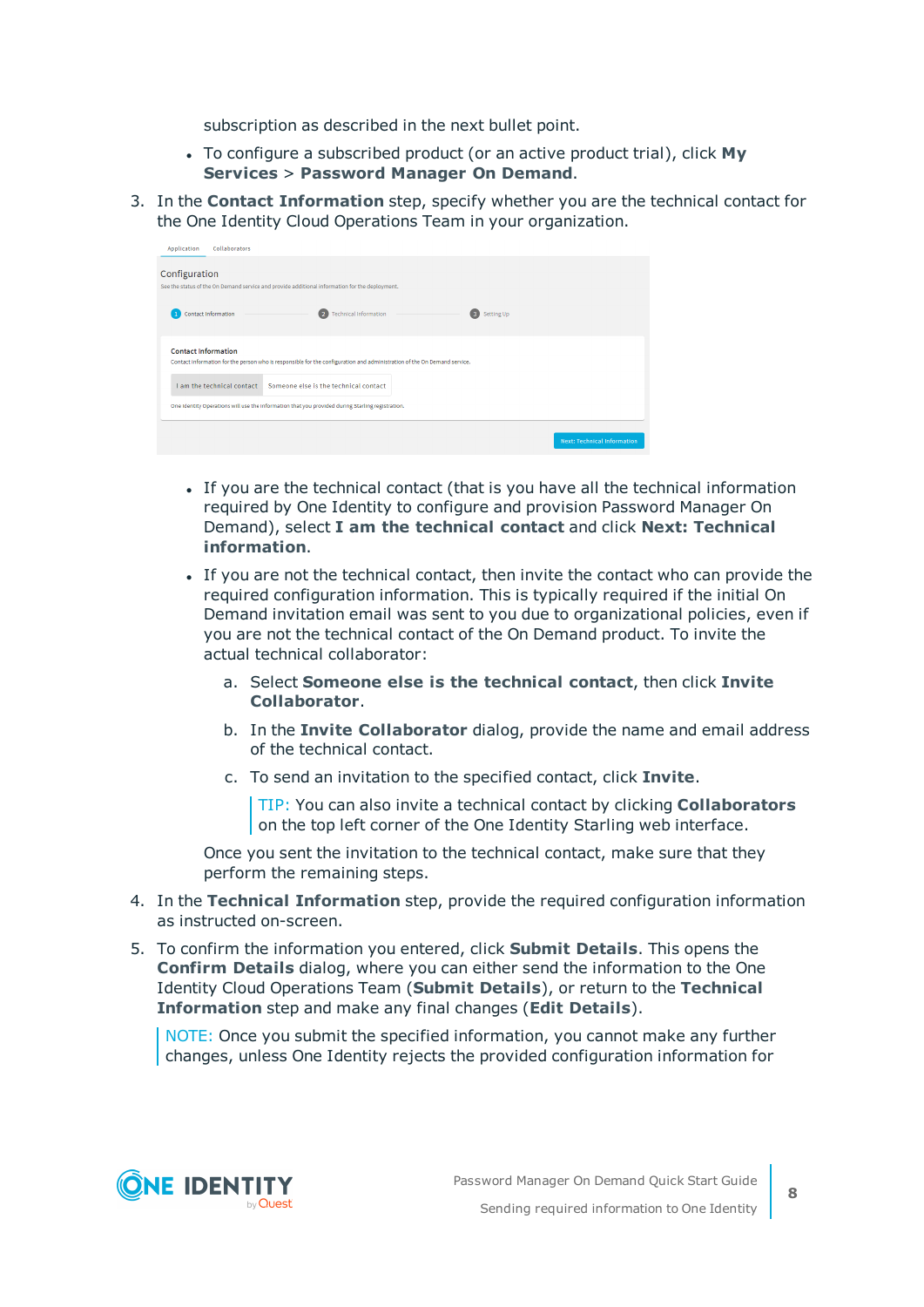some reason.

6. Once you sent the configuration information, the **Setting Up** step will indicate the status of provisioning and configuring Password Manager On Demand. One Identity will also send you an email notification each time the status of deployment changes.

| <b>Contact Information</b>                                                                                                                                                      | <b>Technical Information</b>                                                                        | <b>Setting Up</b> |
|---------------------------------------------------------------------------------------------------------------------------------------------------------------------------------|-----------------------------------------------------------------------------------------------------|-------------------|
| <b>Waiting for One Identity</b><br>Waiting for an engineer to begin deployment $\checkmark$<br>Deployment in progress C<br>$\mathbf o$<br>On Demand service deployed<br>$\circ$ | We are working on setting up your On Demand service. We will send you an update when it is a ready. |                   |
| <b>Deployment Information</b><br>Deployment will take 4 hours                                                                                                                   |                                                                                                     |                   |

The **Setting Up** step will also indicate if configuration fails for any reason (for example, because of incorrect data provided in the **Technical Information** step).

| <b>Contact Information</b>                                                                                                   | <b>Technical Information</b>                                                                      | <b>Setting Up</b> |
|------------------------------------------------------------------------------------------------------------------------------|---------------------------------------------------------------------------------------------------|-------------------|
| <b>Waiting for One Identity</b>                                                                                              | We are working on setting up your On Demand service. We will send you an update when it is ready. |                   |
| Waiting for an engineer to begin deployment $\checkmark$<br>Deployment in progress X<br>O<br>On Demand service deployed<br>O |                                                                                                   |                   |
| We could not finish the setup<br>Incorrect IP address provided in Technical Information.                                     |                                                                                                   |                   |
| <b>Update Details</b>                                                                                                        |                                                                                                   |                   |

To open the **Technical Information** step and fix the provided information as requested by the One Identity Cloud Team, click **Update Details**. Once you updated the configuration details, resend them to the One Identity Cloud Operations Team by clicking **Submit Details** again in the **Technical Information** step.

Once Password Manager On Demand is configured for your organization, the **Application** page of Password Manager On Demand will display the connection and configuration data of your On Demand deployment.

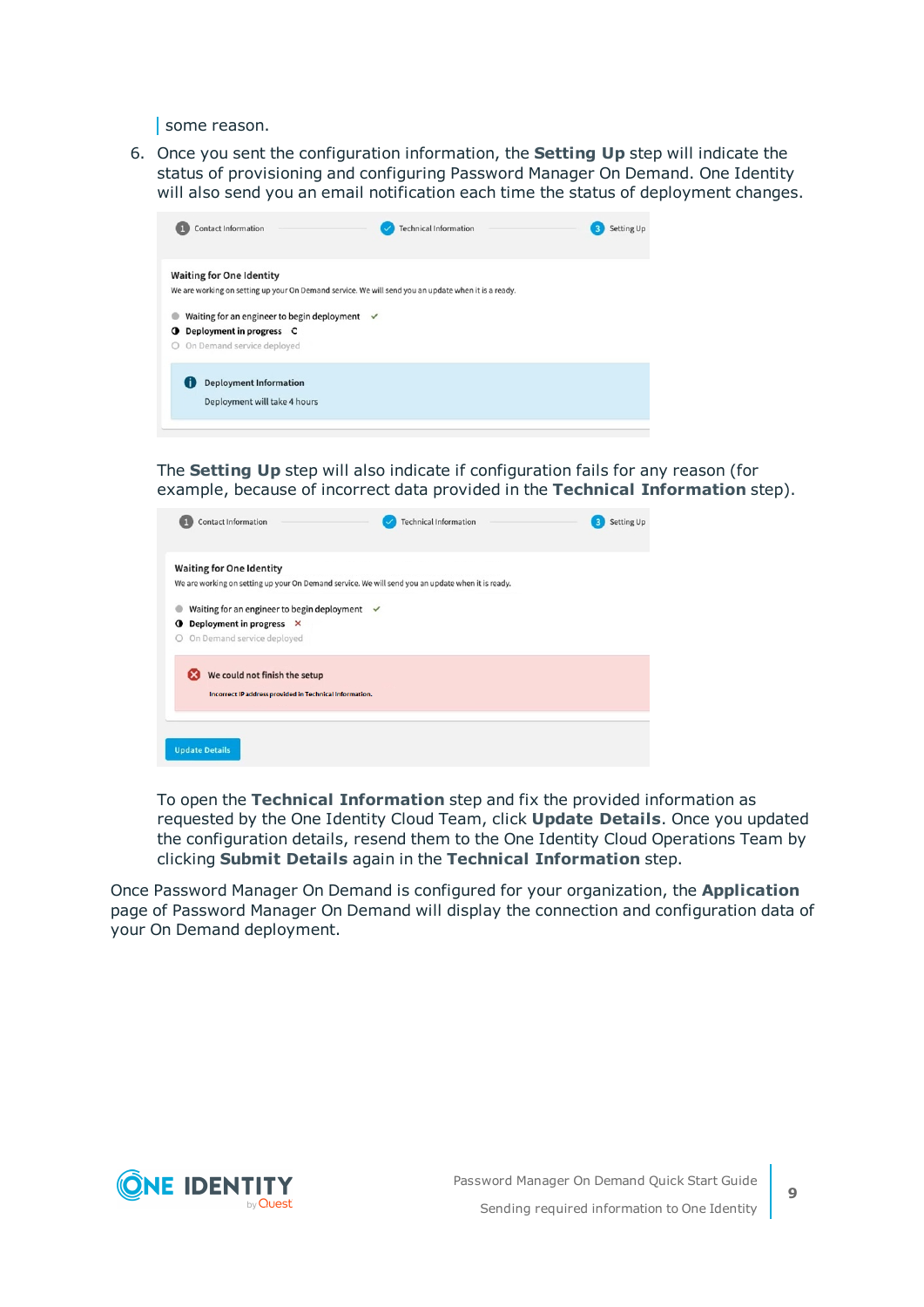### <span id="page-9-0"></span>**What you receive from One Identity**

Once your Password Manager On Demand installation is provisioned in the One Identity Cloud by the One Identity Cloud Operations Team, you will receive the following information and resources from One Identity:

#### <sup>l</sup> **Public IP address of the Password Manager On Demand instance**

You will need to setup a DNS reference for this public IP.

#### <sup>l</sup> **Administrator account (pmadmin) and password**

The account name and password will be sent to your Password Manager On Demand contact email address that you have provided during the registration process.

After receiving the Administrator account credentials, configure Password Manager On Demand. For more information, see Password Manager [Administration](https://support.oneidentity.com/password-manager/technical-documents) Guide.

#### <span id="page-9-1"></span><sup>l</sup> **User-specific technical details provided by One Identity**

One Identity will also provide you with technical details specific to each user as shown in the following example table. You can use that information, for example, to log in to the Password Manager Administration Site, and so on.

| <b>Name</b>                                        | <b>User-specific detail</b>                                |
|----------------------------------------------------|------------------------------------------------------------|
| Admin account name                                 | CUSTOMER\pmadmin                                           |
| Admin account password                             | *************                                              |
| Admin URL                                          | https:// <public dns="" name="">/PMAdmin</public>          |
| <b>Helpdesk Site URL</b>                           | https:// <public dns="" name="">/PMHelpdesk</public>       |
| Private IP Address                                 | 192.168.7.5                                                |
| Public IP Address                                  | 13.64.230.0                                                |
| Self-Service Site URL                              | https:// <public dns<br="">name&gt;/PMSelfService</public> |
| <b>Public DNS Name</b>                             | <customername>.cloud.oneidentity.com</customername>        |
| Reporting Services Report Server URL               | https:// <public dns<br="">name&gt;/ReportServer</public>  |
| <b>Reporting Services Reports URL</b>              | https:// <public dns="" name="">/Reports</public>          |
| SQL Reporting Services reports account             | CUSTOMER\ssrs_reports                                      |
| SQL Reporting Services reports account<br>password | *************                                              |

#### **Table 1: Example of technical details provided by One Identity**

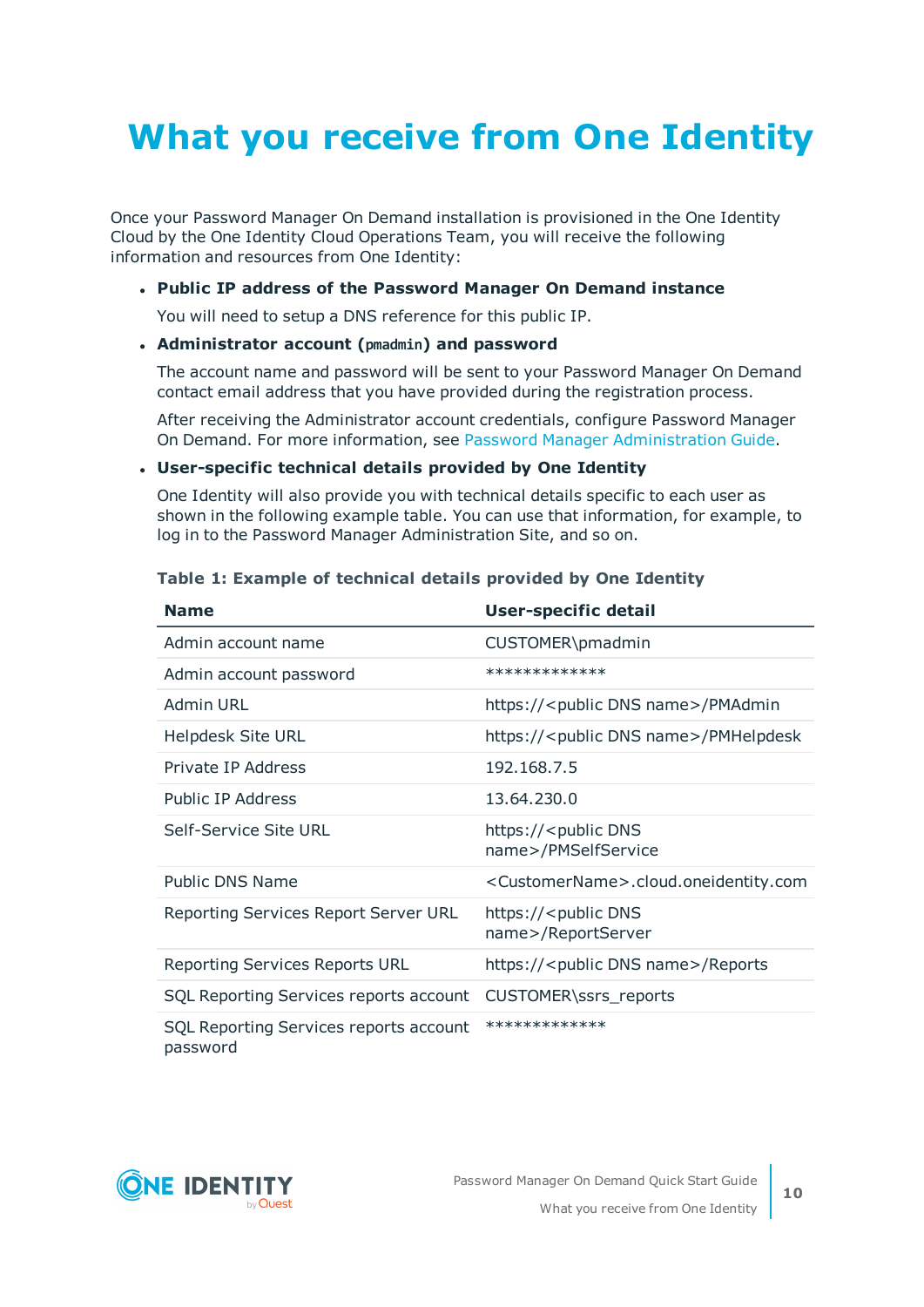TIP: Once Password Manager On Demand is provisioned, you can also download and install the following optional components in your on-premises environment:

- The Offline Password Reset (OPR) component (32-bit and 64-bit installers are available).
- The Password Policy Manager (PPM) component (64-bit installer only).
- The Secure Password Extension (SPE) component (32-bit and 64-bit installers are available).
- The administrative template required by OPR and SPE.
- The Password Manager Administrative Template Configuration tool, required to install administrative template.

Download the archive containing these resources from the Password Manager On Demand section of the *One Identity Support Portal*:

[https://support.oneidentity.com/password-manager-on-demand/hosted/download-new](https://support.oneidentity.com/password-manager-on-demand/hosted/download-new-releases)[releases](https://support.oneidentity.com/password-manager-on-demand/hosted/download-new-releases)

For the system requirements of these components, see the [Password](https://support.oneidentity.com/technical-documents/password-manager-on-demand/hosted/release-notes) Manager On [Demand](https://support.oneidentity.com/technical-documents/password-manager-on-demand/hosted/release-notes) Release Notes.



**11**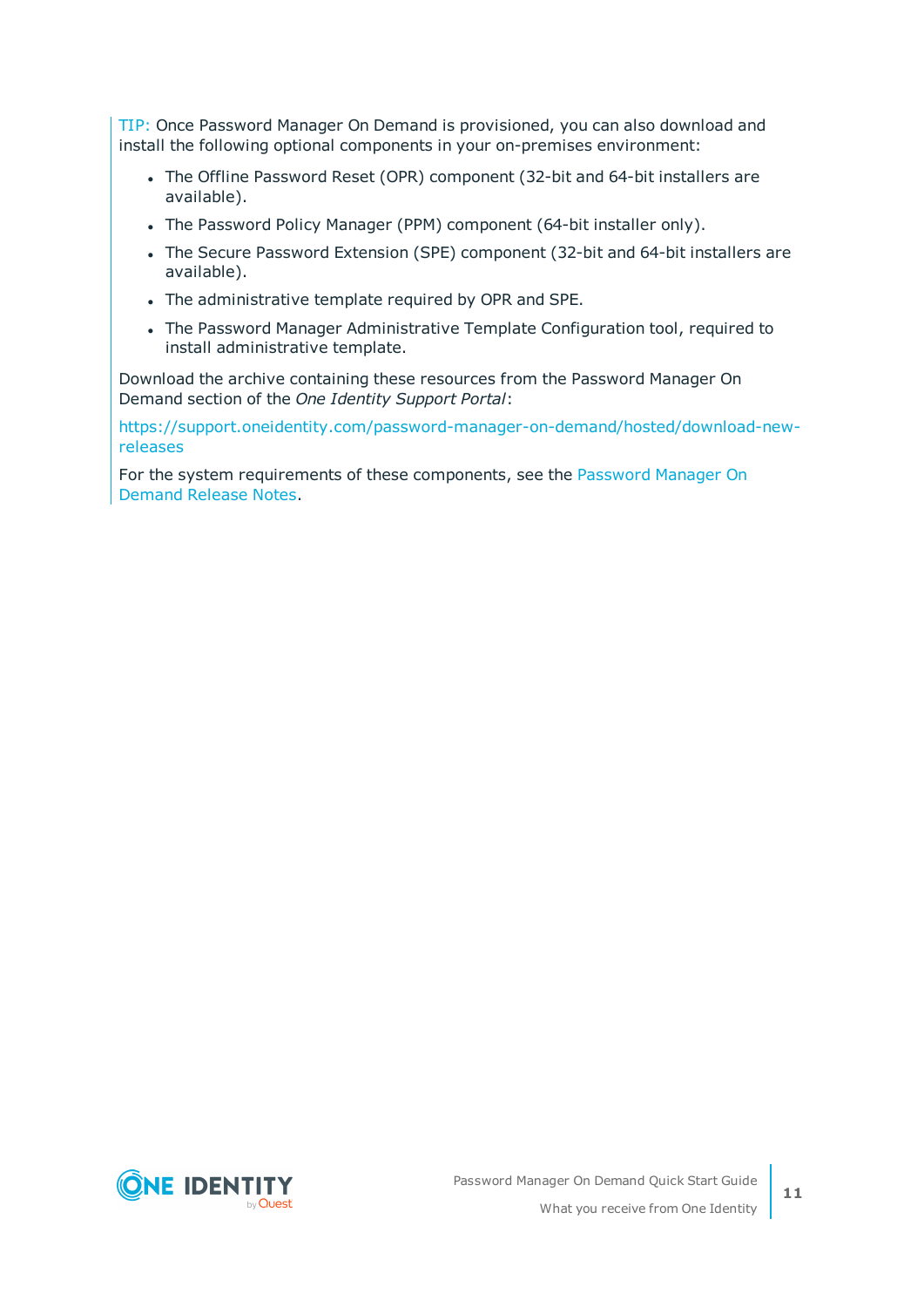### <span id="page-11-0"></span>**Logging in to the Password Manager Administration Site**

You can access the Password Manager Administration Site using the account details provided by One Identity.

#### *To log in to the Password Manager Administration Site*

1. Navigate to https://<public DNS name>/PMAdmin.

| <b>ONE IDENTITY</b> Password Manager |        |
|--------------------------------------|--------|
|                                      |        |
|                                      |        |
|                                      |        |
|                                      |        |
|                                      |        |
| customer\pmadmin<br>                 |        |
|                                      | Log on |
|                                      |        |
|                                      |        |

2. Log in using the **customer\pmadmin** account details provided by One Identity. For more information on the provided information, see [User-specific](#page-9-1) technical details [provided](#page-9-1) by One Identity.

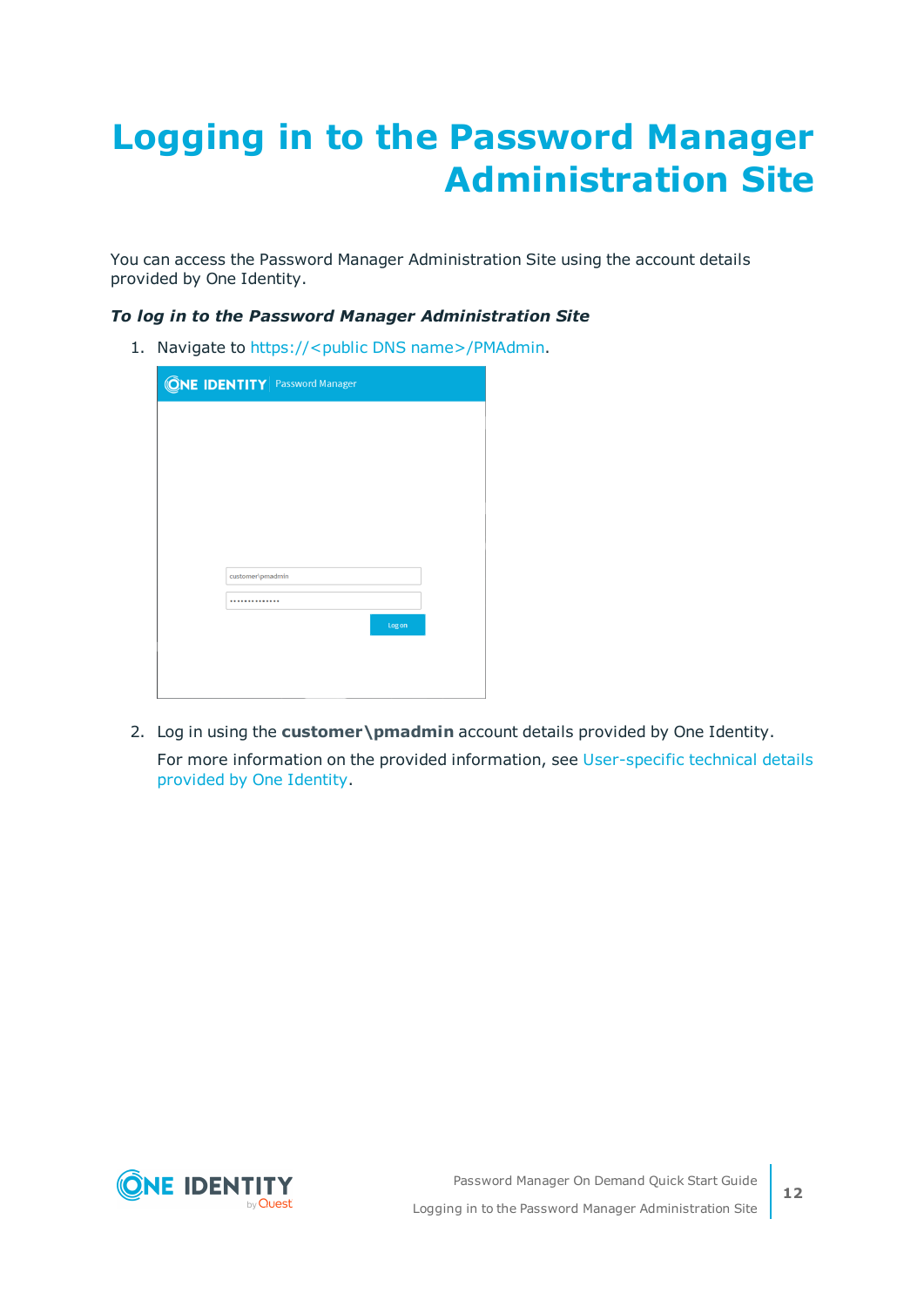## <span id="page-12-0"></span>**Configuring reporting in Password Manager**

To enable the reporting functionality in Password Manager, set up the reporting environment as described below.

#### **Prerequisites**

You have logged in to the the Password Manager Administration site. For more information, see Logging in to the Password Manager [Administration](#page-11-0) Site.

#### *To configure reporting in Password Manager*

1. From the main menu, select **Reporting**.

| ONE IDENTITY Password Manager |                                                                                                                                        |                                                                                                  |
|-------------------------------|----------------------------------------------------------------------------------------------------------------------------------------|--------------------------------------------------------------------------------------------------|
|                               | Reporting                                                                                                                              |                                                                                                  |
| Home                          | <b>Statistics</b>                                                                                                                      |                                                                                                  |
| Licensing                     |                                                                                                                                        |                                                                                                  |
| <b>General Settings</b>       | Reporting and User Action History<br>Statistics   Reports   History   Edit Connections   Disconnect Servers                            |                                                                                                  |
| Password Policies             | User Statistics on Thursday, May 06, 2021 04:00:00                                                                                     |                                                                                                  |
| <b>One Identity Starling</b>  | Users (total)                                                                                                                          | $\Omega$                                                                                         |
| Reporting                     | Registered with Password Manager<br>Not registered with Password Manager<br>Scheduled to create profile<br>Scheduled to update profile | 0 users (0% of total)<br>0 users (0% of total)<br>0 users (0% of total)<br>0 users (0% of total) |

- 2. Click **Edit Connections**.
- 3. In **SQL Server Connection Settings**, configure the following:
	- . In the **SQL Server** field, enter localhost\SQLEXPRESS.
	- <sup>l</sup> In the **Database name** field, enter PasswordManager. You can enter any valid name for the database.

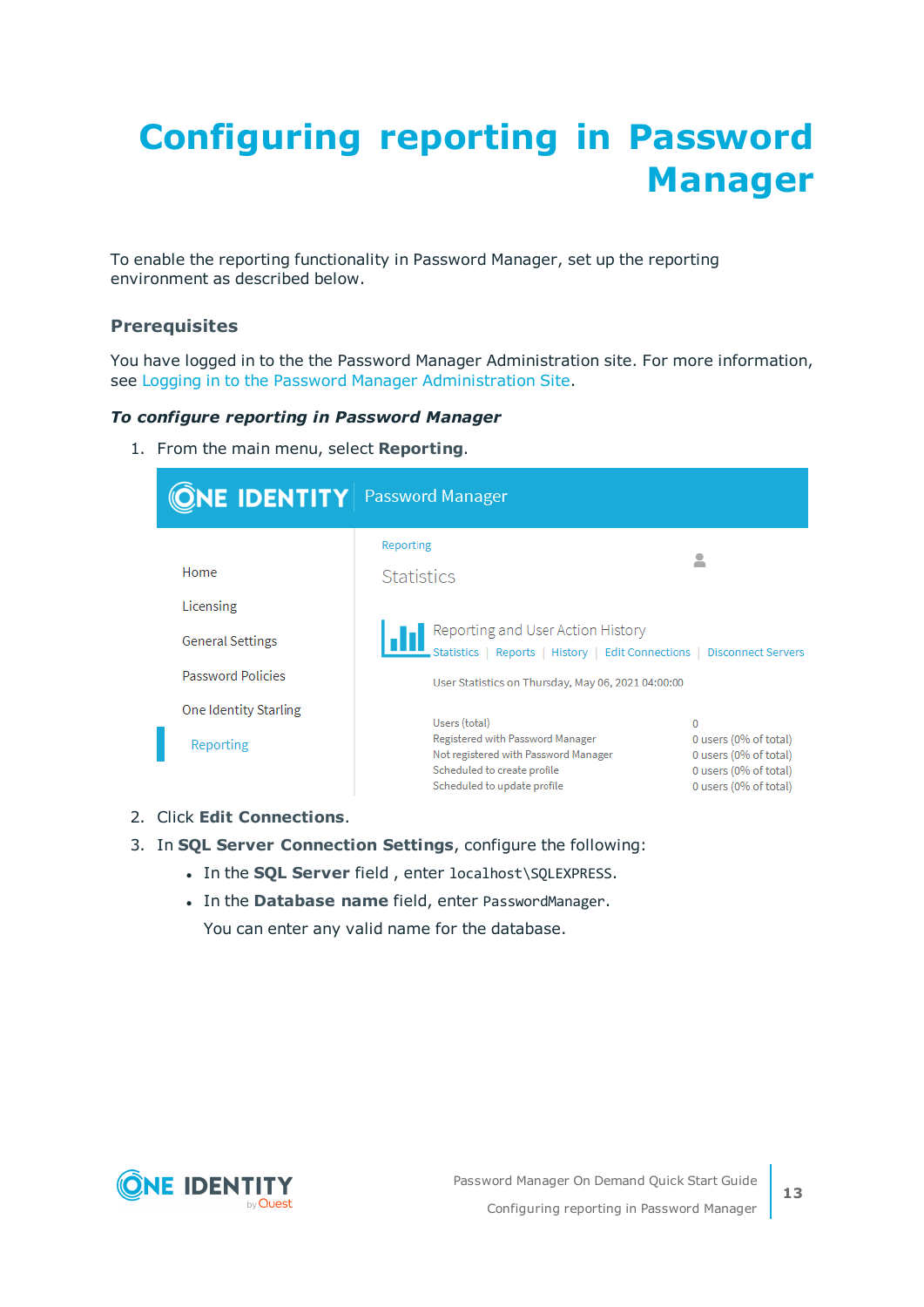#### **SQL Server Connection Settings**

| <b>SQL Server:</b>                                     |                                                     |  |
|--------------------------------------------------------|-----------------------------------------------------|--|
| <b>LOCALHOST\SQLEXPRESS</b>                            |                                                     |  |
| Database name:                                         |                                                     |  |
| PasswordManager                                        |                                                     |  |
|                                                        | Select an account for connecting to the SQL Server: |  |
|                                                        |                                                     |  |
|                                                        |                                                     |  |
| C Password Manager Service account (CUSTOMER\SVC_oipm) |                                                     |  |
| ○ Specific SQL Server account<br>User name:            |                                                     |  |
|                                                        |                                                     |  |
|                                                        |                                                     |  |
| Password:                                              |                                                     |  |
|                                                        |                                                     |  |
|                                                        |                                                     |  |

- 4. Click **Next**.
- 5. In **Create Database**, leave the Password Manager service account selected and click **OK**.

| <b>Create Database</b>                                       |           |        |
|--------------------------------------------------------------|-----------|--------|
| Select the account that will be used to create the database. |           |        |
| C Password Manager Service account (CUSTOMER\SVC_oipm)       |           |        |
| ○ Specific SQL Server account                                |           |        |
| User name:                                                   |           |        |
| Password:                                                    |           |        |
|                                                              |           |        |
|                                                              |           |        |
|                                                              | <b>OK</b> | Cancel |

- 6. In **Report Server Connection Settings**, configure the following:
	- <sup>l</sup> In the **Report Server URL** field, enter https://<public DNS name>/ReportServer.
	- <sup>l</sup> In the **Report Manager URL (optional)** field, enter https://<public DNS name>/Reports.
	- For both the deploying SSRS reports and connect to the data source fields, enter the CUSTOMER\ssrs\_reports account details.

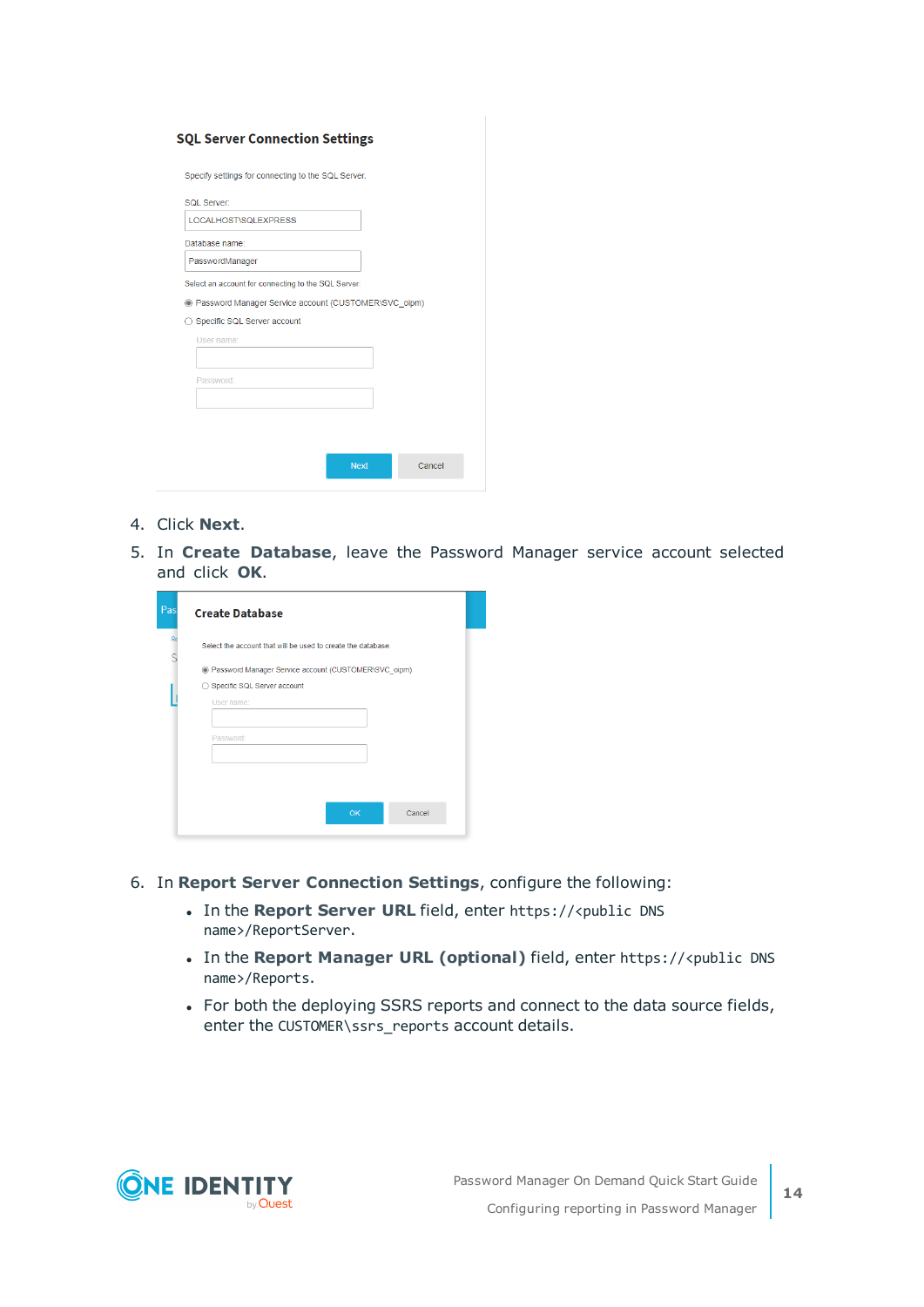<sup>l</sup> Check the **Use as Windows credentials when connecting to the data source** option and click **OK**.

| Report Server URL:                                                                                  |  |
|-----------------------------------------------------------------------------------------------------|--|
| dmanager.cloud.oneidentity.com/ReportServer                                                         |  |
| Report Manager URL (optional):                                                                      |  |
| https://oilivinglab.passwordmanager.cloud.onei                                                      |  |
| User name:                                                                                          |  |
| <b>CUSTOMER\ssrs_reports</b>                                                                        |  |
| Password:                                                                                           |  |
|                                                                                                     |  |
| Specify the account that the Report Server will use to connect to the data<br>source:<br>User name: |  |
| <b>CUSTOMER\ssrs_reports</b>                                                                        |  |
| Password:                                                                                           |  |
|                                                                                                     |  |
|                                                                                                     |  |

7. To be able to run History reports, navigate to **General Settings > Scheduled Tasks** and under **User Status Statistics**, click **Run now**.



#### **Result**

You have enabled the reporting functionality in Password Manager as shown in the following example figure.

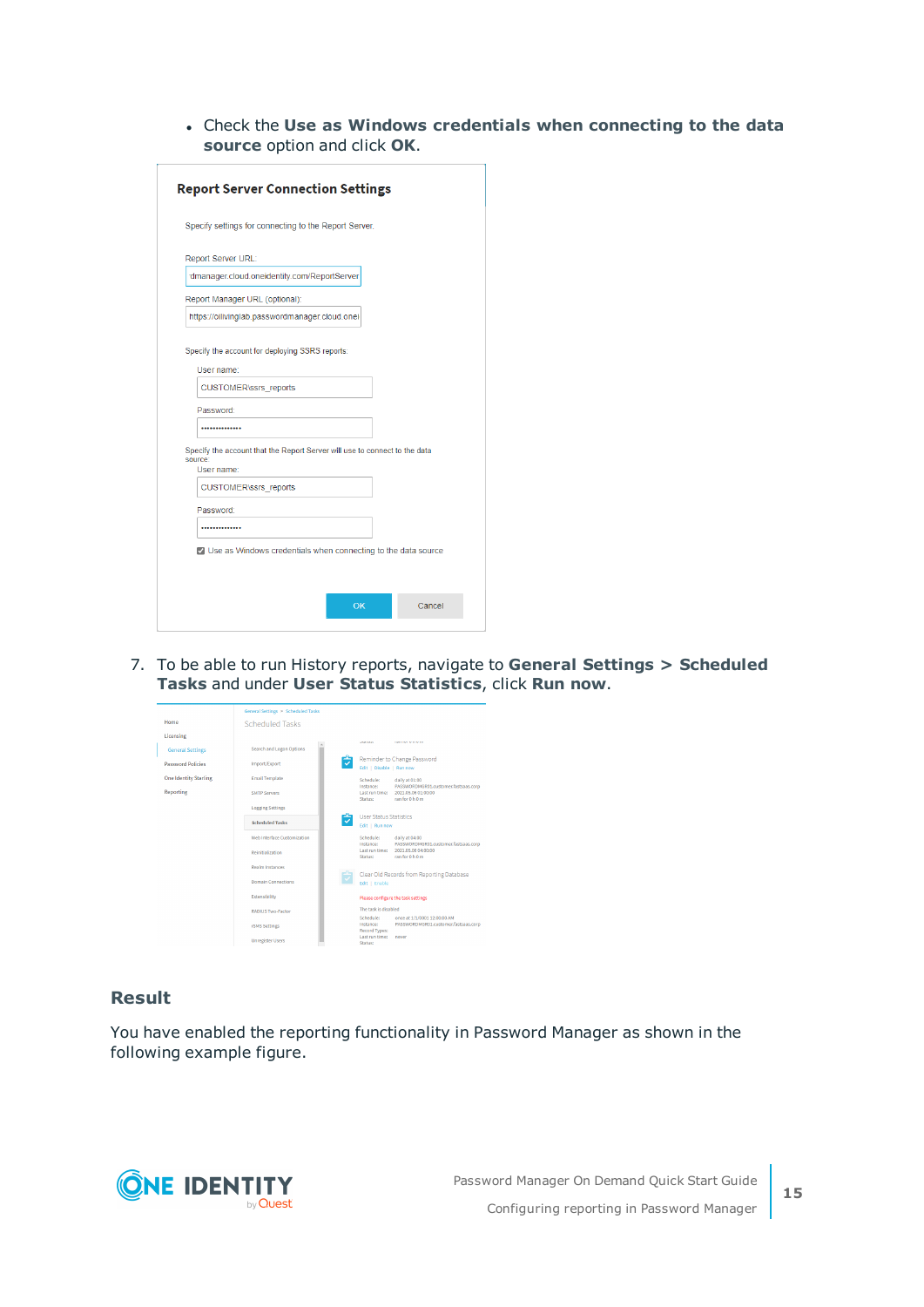### **ONE IDENTITY** Password Manager

 $\bullet$ 

|                              | Reporting > Reports                                                                                                                    |
|------------------------------|----------------------------------------------------------------------------------------------------------------------------------------|
| Home                         | Reports                                                                                                                                |
| Licensing                    |                                                                                                                                        |
| <b>General Settings</b>      | Reporting and User Action History<br>Statistics   Reports   History   Edit Connections   Disconnect Servers                            |
| <b>Password Policies</b>     | Reports list:                                                                                                                          |
| <b>One Identity Starling</b> | <b>Report Name</b><br><b>Description</b>                                                                                               |
| <b>Reporting</b>             | Actions by month (bar chart)<br>Monthly number of user actions performed in Password Manager.<br>o                                     |
|                              | Actions by Type<br>List of user actions sorted by type.<br>۰                                                                           |
|                              | <b>E</b> Actions by user (pie chart)<br>Pie chart representing the percentages of actions performed by users in Password Manager.<br>۰ |
|                              | Actions by User<br>Summary of actions performed by each user.<br>o                                                                     |
|                              | Email notifications by type (table)<br>List of email notifications sent to users sorted by type.<br>o                                  |
|                              | Email notifications by user (table)<br>o<br>Summary of email notifications sent to each user.                                          |
|                              | Help desk usage by actions (table)<br>Summary of actions performed on the Helpdesk site.<br>o                                          |
|                              | Help desk usage by operators (table)<br>Summary of actions performed by each helpdesk operator.<br>O                                   |
|                              | Help desk usage by users (table)<br>Summary of actions performed by helpdesk operators for each user.<br>o                             |
|                              | Registrations by month (bar chart)<br>Monthly number of users registered with Password Manager.<br>o                                   |
|                              | User status (pie chart)<br>Pie chart representing the percentages of user statuses in Password Manager.<br>۰                           |
|                              | to User status (table)<br>List of users and their statuses in Password Manager.<br>٥                                                   |

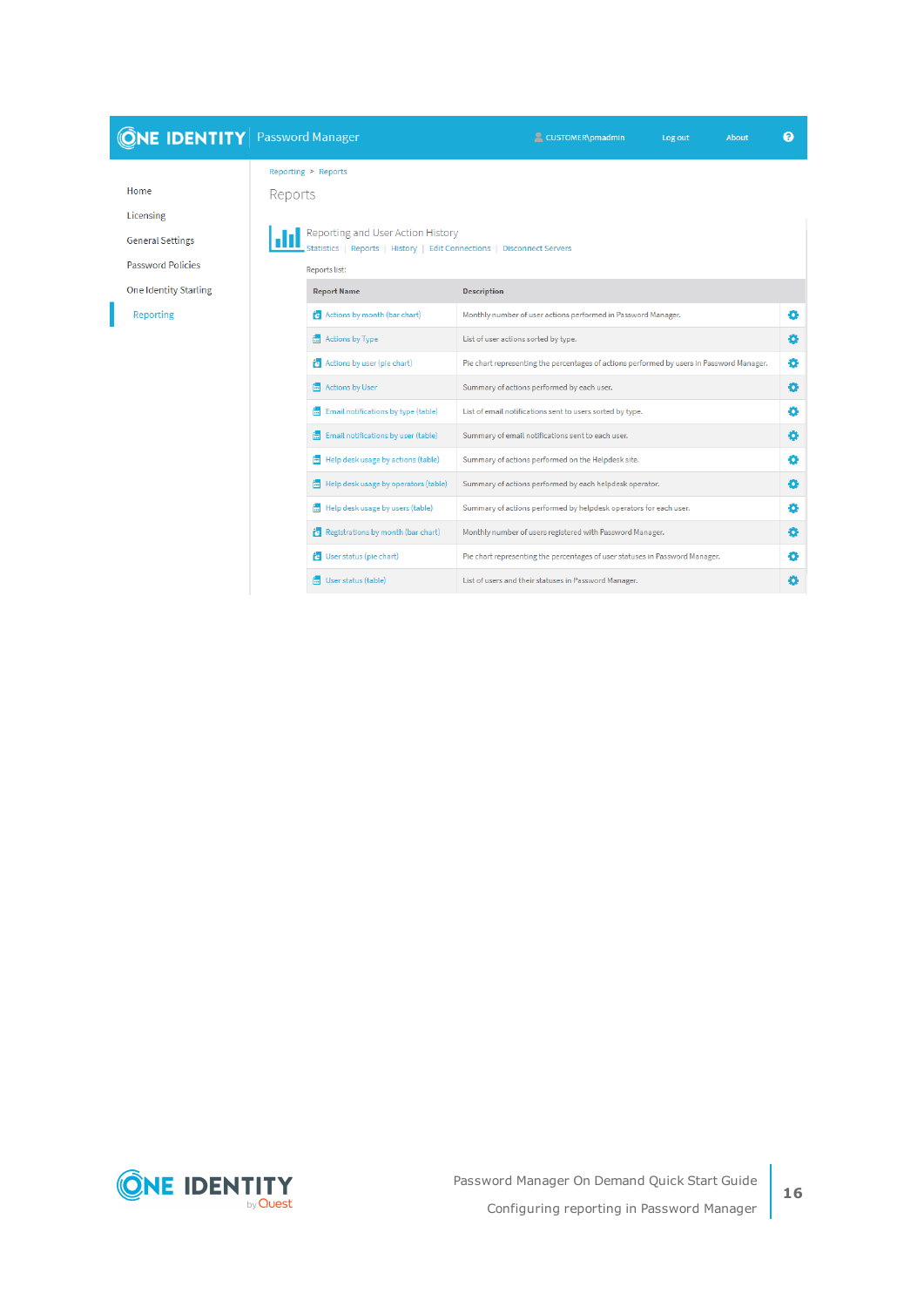

<span id="page-16-0"></span>The following describes details regarding your VPN connection and configuration. Make sure that you read and understand these guidelines.

- The parameters collected to set up your VPN initially are used to provision explicit network routes in Azure to connect your Password Manager On Demand instance to your own network.
	- ΔI **CAUTION: If you are planning to change your VPN settings or other aspects of network configuration (for example, firewall rules), contact One Identity Support in advance to ensure that the One Identity Cloud Operations Team can make suitable changes to keep your network connected.**
- As part of the provisioning process, you should receive a "VPN Configuration Bundle" which is created by the One Identity Cloud Operations Team to connect to your VPN device. Apply this script to your VPN configuration to set up the connection between your on-premises network and the VPN Gateway the One Identity Cloud operations provisions for you.
- One Identity monitors the VPN connection and raises an alarm condition if the VPN appears to be disconnected for approximately 15 minutes.
- One Identity uses the Azure Gateway product, which supports several common onpremises VPN devices.

For more information, see About VPN devices and IPsec/IKE [parameters](https://docs.microsoft.com/en-us/azure/vpn-gateway/vpn-gateway-about-vpn-devices) for Site-to-Site VPN Gateway [connections](https://docs.microsoft.com/en-us/azure/vpn-gateway/vpn-gateway-about-vpn-devices) in the *Microsoft VPN Gateway documentation*.

For additional troubleshooting and configuration information, see the Microsoft [VPN](https://docs.microsoft.com/en-us/azure/vpn-gateway/) Gateway [documentation](https://docs.microsoft.com/en-us/azure/vpn-gateway/).

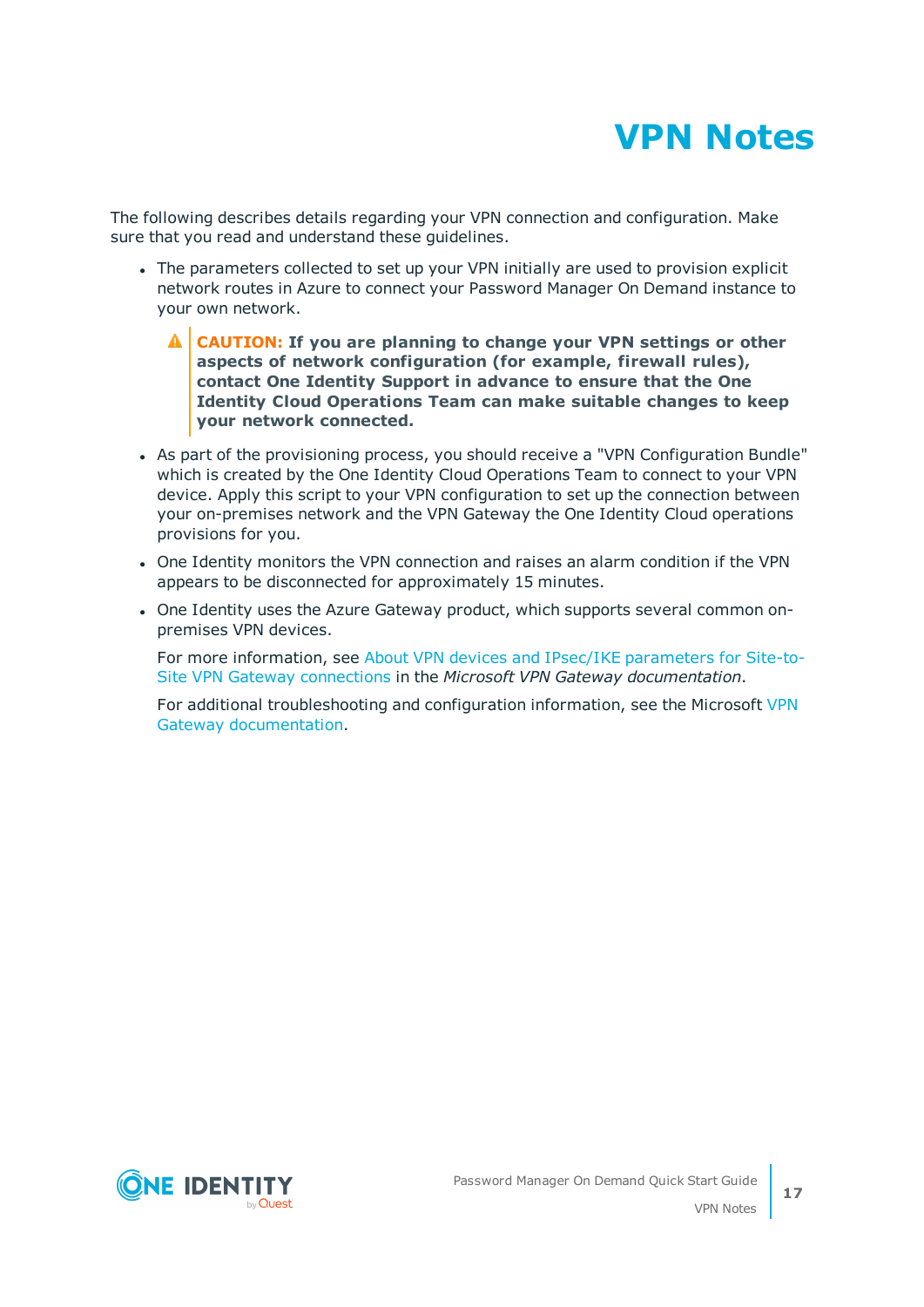### **General Notes**

<span id="page-17-0"></span>• The delivery of your system will be based on the data provided to One Identity at setup time.

For example, your Password Manager On Demand instance will reside in the One Identity Cloud at a distinct IP address. This is the system you will connect to configure and use the system. This IP address will be inside the pre-selected subnet of your network address space because of the VPN connection.

• Email notifications will be sent using your internal email solution. Therefore, make sure to configure your organizational email policies to allow the Password Manager On Demand service to send emails.

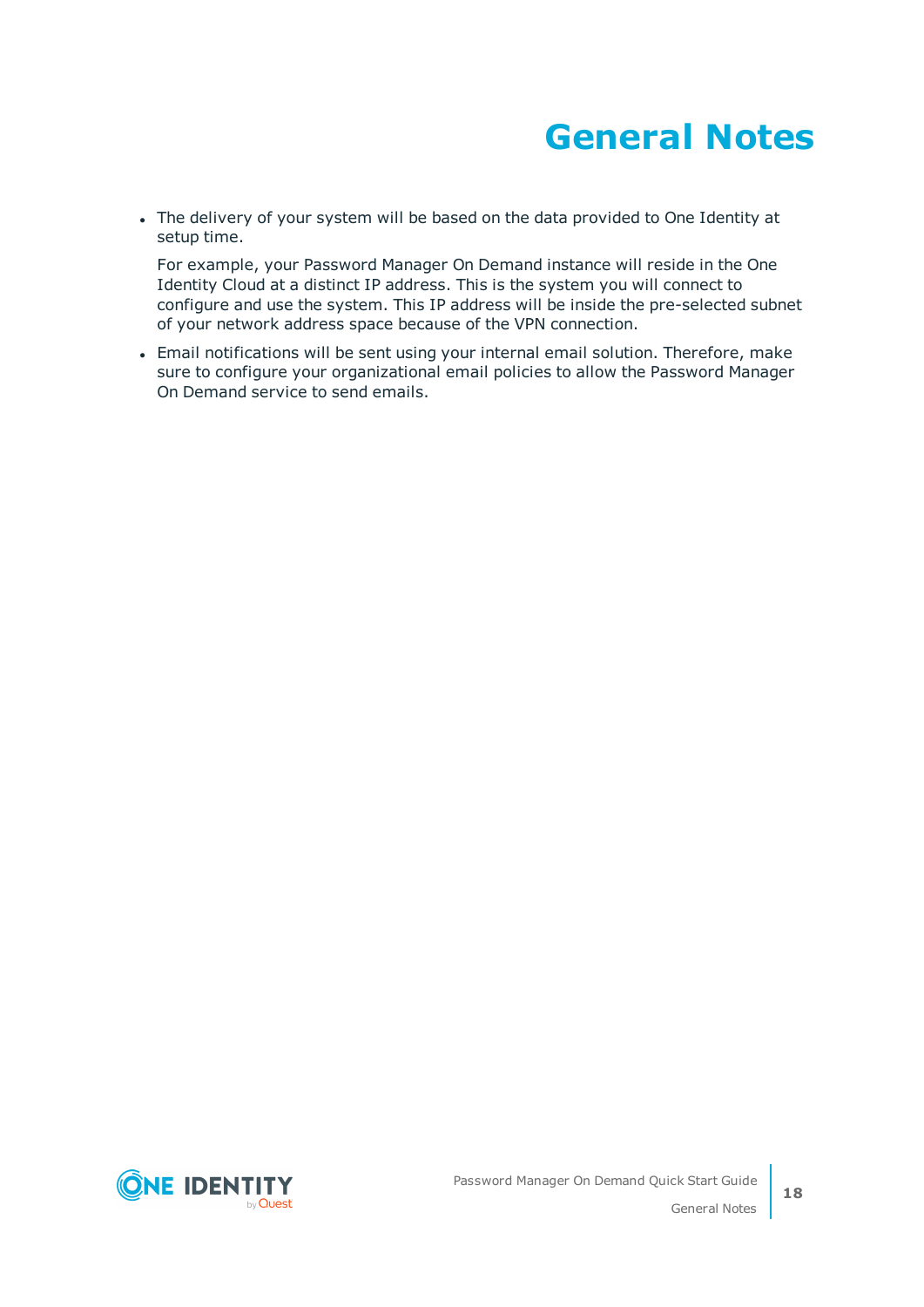<span id="page-18-0"></span>One Identity solutions eliminate the complexities and time-consuming processes often required to govern identities, manage privileged accounts and control access. Our solutions enhance business agility while addressing your IAM challenges with on-premises, cloud and hybrid environments.

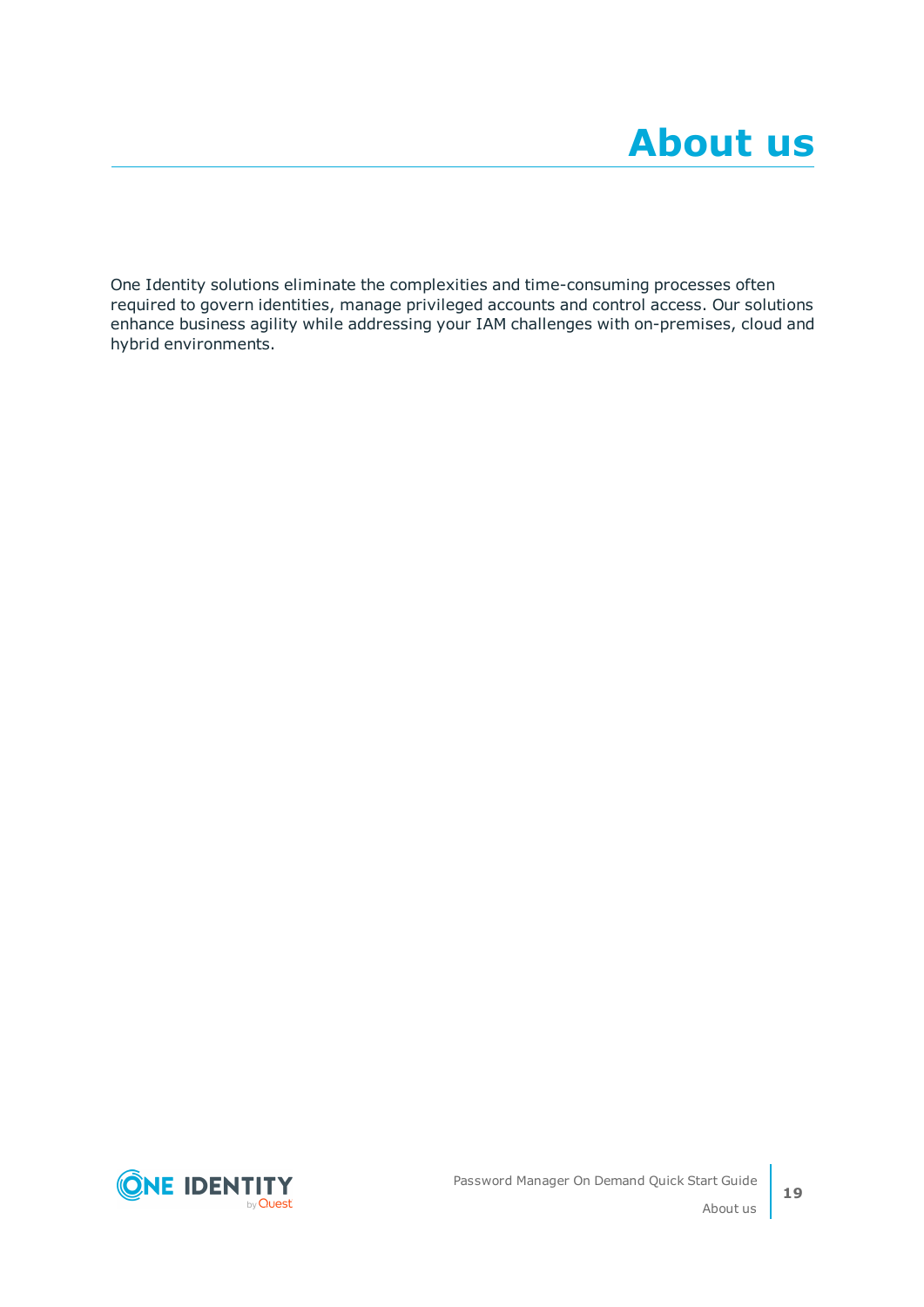### **Contacting us**

<span id="page-19-0"></span>For sales and other inquiries, such as licensing, support, and renewals, visit <https://www.oneidentity.com/company/contact-us.aspx>.

**ONE IDENTITY** by **Quest**